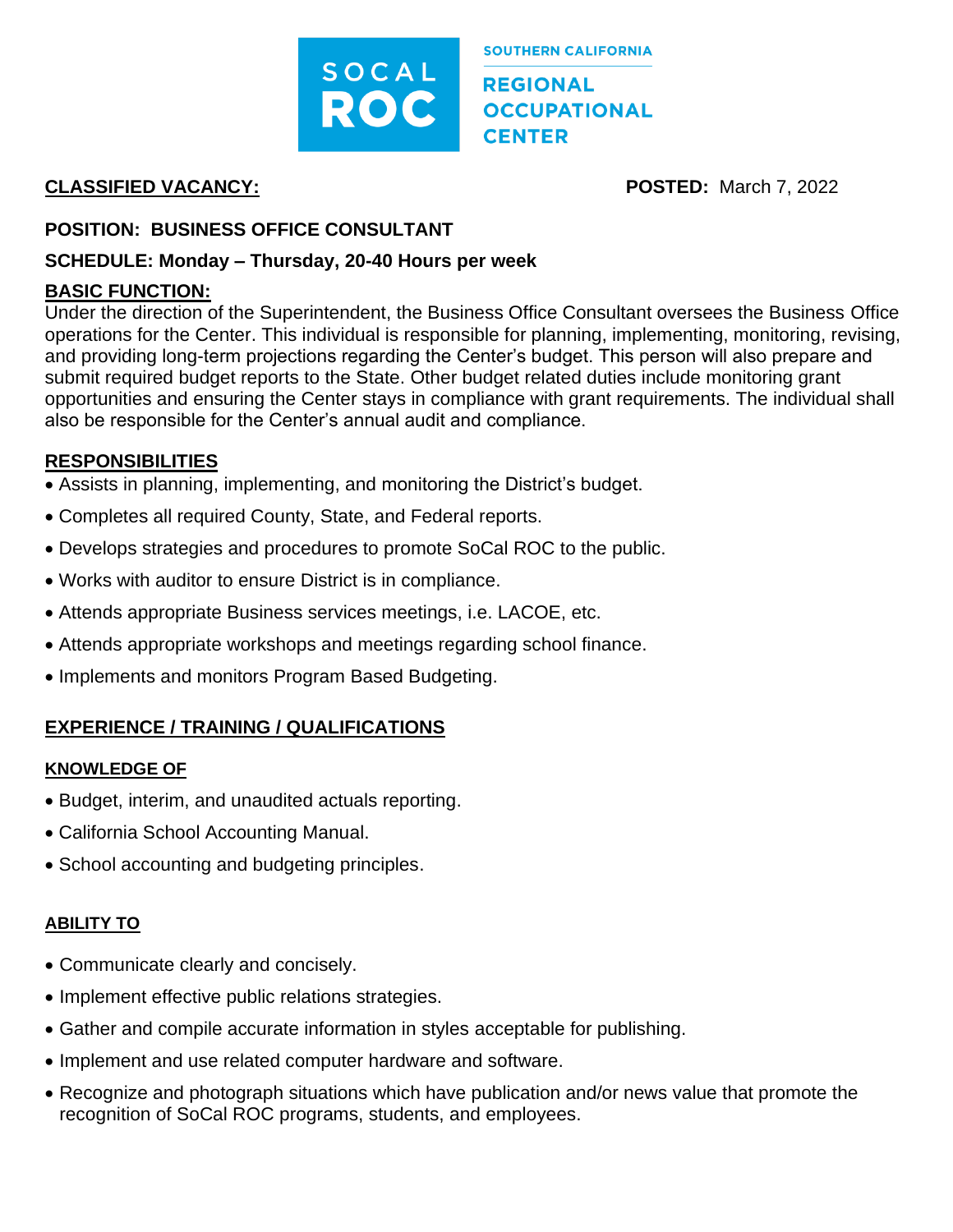

## **Page 2 Continue – BUSINESS OFFICE CONSULTANT**

#### **EXPERIENCE/EDUCATION**

- Possess a Bachelor's Degree in Business from an accredited college/university, and/or Chief Business Officials Certificate of completion of coursework from CASBO (or equivalent program) or an accredited college/university
- Five years of experience working in various capacities in school business.
- Thorough knowledge of school accounting and budgeting principles.
- Experience using various software programs: spreadsheets, word processing, e-mail, position control software programs.
- Experience and knowledge regarding the SACS system.
- Posses a valid California Driver's License.

#### **CONTACT**

SOUTHERN CALIFORNIA REGIONAL OCCUPATIONAL CENTER (SoCal ROC) 2300 CRENSHAW BOULEVARD TORRANCE, CA 90501 **Attn: HR – PUBLIC INFORMATION OFFICER**

| Email: | LLarson@scroc.k12.ca.us   | Questions: 310) 224-4328 |
|--------|---------------------------|--------------------------|
|        | Website: www.socalroc.com | Fax: 310) 320-1029       |

## **CLASSIFIED APPLICATION PACKET REQUIREMENTS**

### Applicants **must** submit:

1. SoCal ROC **CLASSIFIED** Application

https://www.socalroc.com/administration/hr/applications/2021-12-09 Classified Employment%20App.pdf

- 2. Resume
- 3. Credentials, as applicable
- 4. Current licenses/certificates, as applicable
- 5. HS Diploma or Transcripts (Official transcripts)  *Legible copy may be submitted at this time. Should you be selected as a candidate for the position, originals transcripts will be mandatory.*
- 6. Three four letters of references within the last three (3) years

### **Application packets may be scanned, sent by USPS, or hand delivered to the Center.**

# *Incomplete application packets may not be accepted.*

*In-house applicants to submit In-House Application and current resume.*